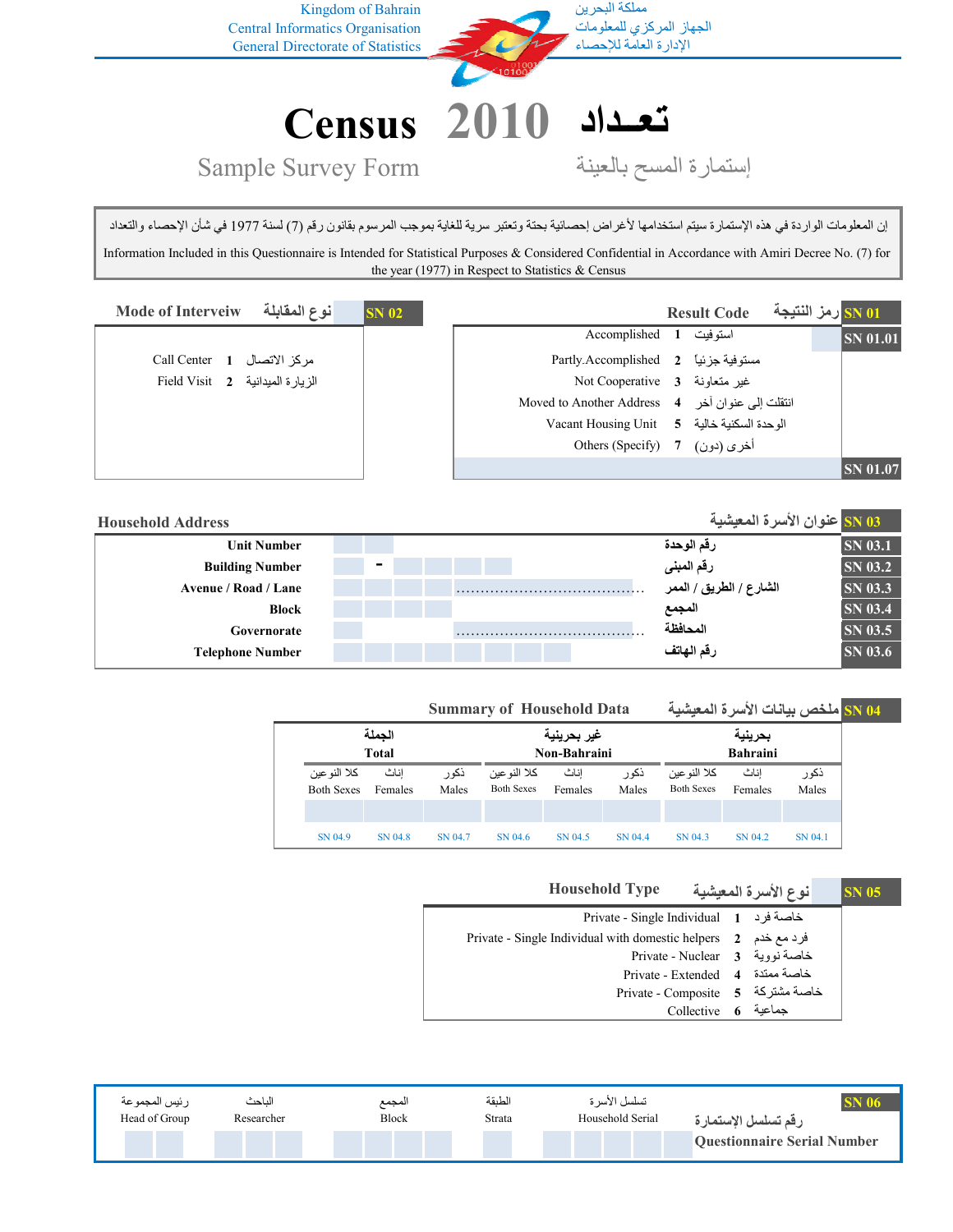**10 SN أجهزة / وسائل الإتصال والمعلومات لدى الأسرة المعيشية**

دوّن العدد المتوفر لدى الأسرة من الأجهزة والخدمات

| <b>Residency Type</b><br>نوع الحيازة<br><b>SN 08</b>    |                                                                                                      |                                                             |                                            | Housing Type نوع المسكن                        | <b>SN 07</b> |
|---------------------------------------------------------|------------------------------------------------------------------------------------------------------|-------------------------------------------------------------|--------------------------------------------|------------------------------------------------|--------------|
|                                                         |                                                                                                      |                                                             | $F$ lat $01$ $\overline{u}$ $\overline{u}$ |                                                |              |
| $Own \quad 1$<br>ملك                                    |                                                                                                      |                                                             | Villa 02 فيلا                              |                                                |              |
| ايجار<br>Rent 2                                         |                                                                                                      | بيت شر في / فلل الاسكان Conventional House/Housing Villa 03 |                                            |                                                |              |
| Free (Work Provided) 3 مقابل عمل ـ Free (Work Provided) |                                                                                                      | Graden Villa 04 فيلا حدائقية                                |                                            |                                                |              |
| بدون ايجار No Rent 4                                    |                                                                                                      |                                                             |                                            | بيت تقليدي (شعبي / عربي) Tradintional House 05 |              |
| لاس Vacant 5                                            |                                                                                                      |                                                             | Annex 06 ملحق                              |                                                |              |
| أخرى 7 Others                                           |                                                                                                      | سكن جماعى O7 Collective Housing                             |                                            |                                                |              |
|                                                         |                                                                                                      | Part of Building 08 جزء من مبنى                             |                                            |                                                |              |
|                                                         |                                                                                                      |                                                             | Others 97 فرى                              |                                                |              |
| <b>Facilities in the Housing</b>                        |                                                                                                      |                                                             |                                            | 09 SN التسهيلات بالمسكن                        |              |
| <b>Number of Rooms</b>                                  |                                                                                                      |                                                             |                                            | SN 09.1 عدد الحجرات                            |              |
| Number of Bed Rooms                                     |                                                                                                      |                                                             |                                            | SN 09.2 عدد حجرات النوم                        |              |
| <b>Number of Bathrooms</b>                              |                                                                                                      |                                                             |                                            | عدد دورات المياه $\vert$ 5N 09.3               |              |
| <b>Separate Bed Room for Coupls</b>                     | Available 1 متوفر                                                                                    |                                                             |                                            | SN 09.4 حجرة نوم مستقلّة للمتزوجين             |              |
|                                                         | Not Available 2 غير متوفر                                                                            |                                                             |                                            |                                                |              |
| Number of Cars                                          |                                                                                                      |                                                             |                                            | SN 09.5 عدد السيارات                           |              |
| Number of Private Parking (Lots/ Garage)                |                                                                                                      |                                                             |                                            | 09.6 SN عدد الكراجات (الطبيلات) الخاصة         |              |
| Method of Collecting Garbage                            | وعاء بكيس 1 Covered Pan                                                                              |                                                             |                                            | SN 09.7 طريقة جمع القمامة                      |              |
|                                                         | وعاء بدون كيس Un-Covered Pan 2                                                                       |                                                             |                                            |                                                |              |
|                                                         | Garbage Bags 3 أكياس 6                                                                               |                                                             |                                            |                                                |              |
|                                                         | أخرى 7 Others                                                                                        |                                                             |                                            |                                                |              |
| <b>Method of Disposing Garbage</b>                      |                                                                                                      |                                                             |                                            | SN 09.8 طريقة التخلص من القمامة                |              |
|                                                         | Disposing Garbage at Specified Place 1 ألقاء القمامة في مكان محدد ذلك 1                              |                                                             |                                            |                                                |              |
|                                                         | Disposing Garbage at Not Specified Place 2 في مكان غير محدد Disposing Garbage at Not Specified Place |                                                             |                                            |                                                |              |
|                                                         |                                                                                                      | أخرى 7 Others                                               |                                            |                                                |              |

| <b>Availability of Communication / Information Devices in</b> |  |  |  |  |  |  |  |
|---------------------------------------------------------------|--|--|--|--|--|--|--|
| the Household                                                 |  |  |  |  |  |  |  |
| Note Down the Number of Communication and Information         |  |  |  |  |  |  |  |
| Devices Available to the Household                            |  |  |  |  |  |  |  |

| <b>Fixed Telephone Line</b>           | خط هاتف ثابت $\boxed{\text{SN 10.1}}$ |
|---------------------------------------|---------------------------------------|
| Mobile Phone                          | هاتف نقال $\vert$ SN 10.2             |
| <b>Personal Computer (PC)</b>         | SN 10.3 جهاز حاسب آلي شخصي            |
| Laptop                                | SN 10.4 جهاز حاسب آلي محمول           |
| <b>TV</b>                             | SN 10.5 جهاز تلفاز                    |
| <b>Satellite Receiver</b>             | SN 10.6 جهاز استقبال فضائي            |
| <b>Internet Services (Connection)</b> | SN 10.7 وصلات إنترنت                  |
| <b>3G Devices</b>                     | SN 10.8 أجهزة الجيل الثالث            |

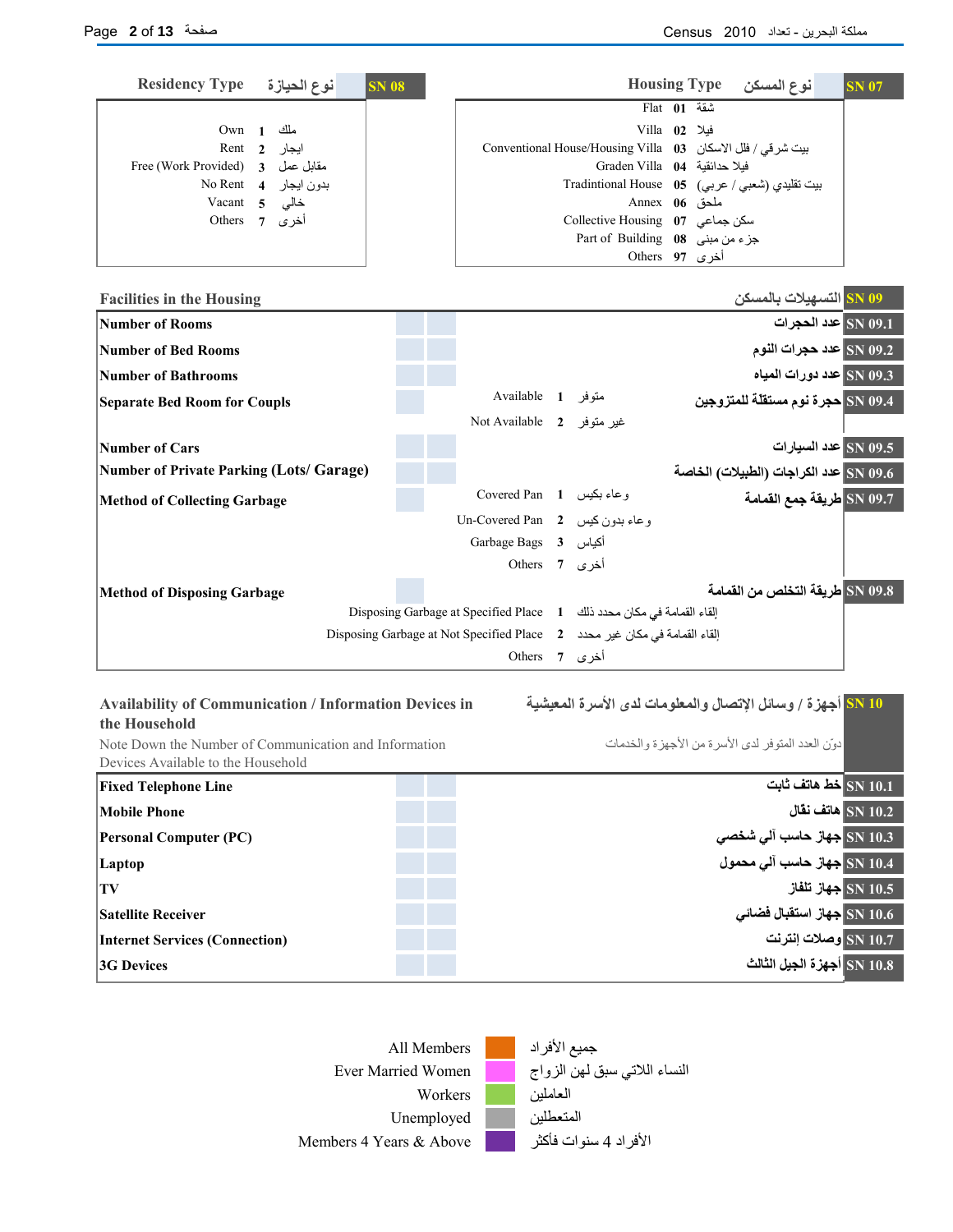| <b>QN</b> 1.06                                                      | QN 1.05                                  | <b>QN 1.04</b>                                                                | QN 1.03                           | <b>QN 1.02</b><br>QN 1.01                                             |  |
|---------------------------------------------------------------------|------------------------------------------|-------------------------------------------------------------------------------|-----------------------------------|-----------------------------------------------------------------------|--|
| العلاقة برب<br>الأسرة<br><b>Relation to</b><br>Head of<br>Household | صفة التواجد<br>Resident<br><b>Status</b> | النوع<br><b>Sex</b>                                                           | الرقم الشخصي<br><b>CPR</b> Number | رقم تسلسل<br>الاسم<br>الفرد<br>Individual<br>Name<br>Serial<br>Number |  |
|                                                                     | لا يعرف<br>Unknown $\,$ 8                | نکر<br>Male $\begin{array}{c} 1 \end{array}$<br>2 أنثى<br>$\mbox{\sf Female}$ |                                   |                                                                       |  |
|                                                                     |                                          |                                                                               |                                   | 01                                                                    |  |
|                                                                     |                                          |                                                                               |                                   | 02                                                                    |  |
|                                                                     |                                          |                                                                               |                                   | 03                                                                    |  |
|                                                                     |                                          |                                                                               |                                   | 04                                                                    |  |
|                                                                     |                                          |                                                                               |                                   | 0 <sub>5</sub>                                                        |  |
|                                                                     |                                          |                                                                               |                                   | 06                                                                    |  |
|                                                                     |                                          |                                                                               |                                   | 07                                                                    |  |
|                                                                     |                                          |                                                                               |                                   | 08                                                                    |  |
|                                                                     |                                          |                                                                               |                                   | 09                                                                    |  |
|                                                                     |                                          |                                                                               |                                   | 10                                                                    |  |
|                                                                     |                                          |                                                                               |                                   | 11                                                                    |  |
|                                                                     |                                          |                                                                               |                                   | 12                                                                    |  |
|                                                                     |                                          |                                                                               |                                   | 13                                                                    |  |
|                                                                     |                                          |                                                                               |                                   | 14                                                                    |  |
|                                                                     |                                          |                                                                               |                                   | 15                                                                    |  |

**1.05 QN** حاضر مقيم غائب مؤقت انتقل إلى عنوان آخر خارج المملكة

Abroad Moved to another Address 5<br>
Temporarily Absent 3<br>
Temporarily Absent 1 حاضر غير مسجل على هذا العنوان زائر مؤقت متوفى حاضر مق<u>دم</u><br>Present Resident **1** 

Temporarily Visitor **4**<br>
Dead 6 **2**<br>
Present Not Registered at this Address

رب الأسرة<br>**01** Head of Household

زوج */ زوجة رب ا*لأسرة أخ / أخت لا علاقة برب الأسرة التي يتم بن أخ / أخت لا علاقة برب الأسرة بن الأسرة بن الأسرة ب<br>المقامة بربوت الأولى المعلمة بربوت التي يتم التي توجه بن الأسرة التي يتم التي يتم التي يتم التي يتم التي ي زوج / زوجة رب الأسرة<br>Spouse of Household **02** 

ابن / ابنة لم يسبق له / لها الزواج حفيد / حفيدة أقارب آخرون Other Relatives Grand son/Daughter Unmarried Son/Daughter **<sup>03</sup>**

زائر مؤقت<br>Temporarily Visitor <sup>4</sup> غانب مؤقت<br>Temporarily Absent <sup>3</sup>

أب / أم رب الأسرة أو زوجته<br>Parents of Head or Spouse **07** 

متوفی<br>Dead <sup>6</sup>

أخ / أخت<br>Brother/Sister **08** 

**09 06**

خارج المملكة<br>7 Abroad

**1.06 QN** رب الأسرة ابن / ابنة متزوج أو سبق له / لها الزواج أب / أم رب الأسرة أو زوجته خدم وسواقي وحراس ومن إليهم **04** ants,DriversmGuards & Related Individual Parents of Head or Spouse Married Son/Daughter Head of Household **10**لا علاقة برب الأسرة No relation to Household Head  $11$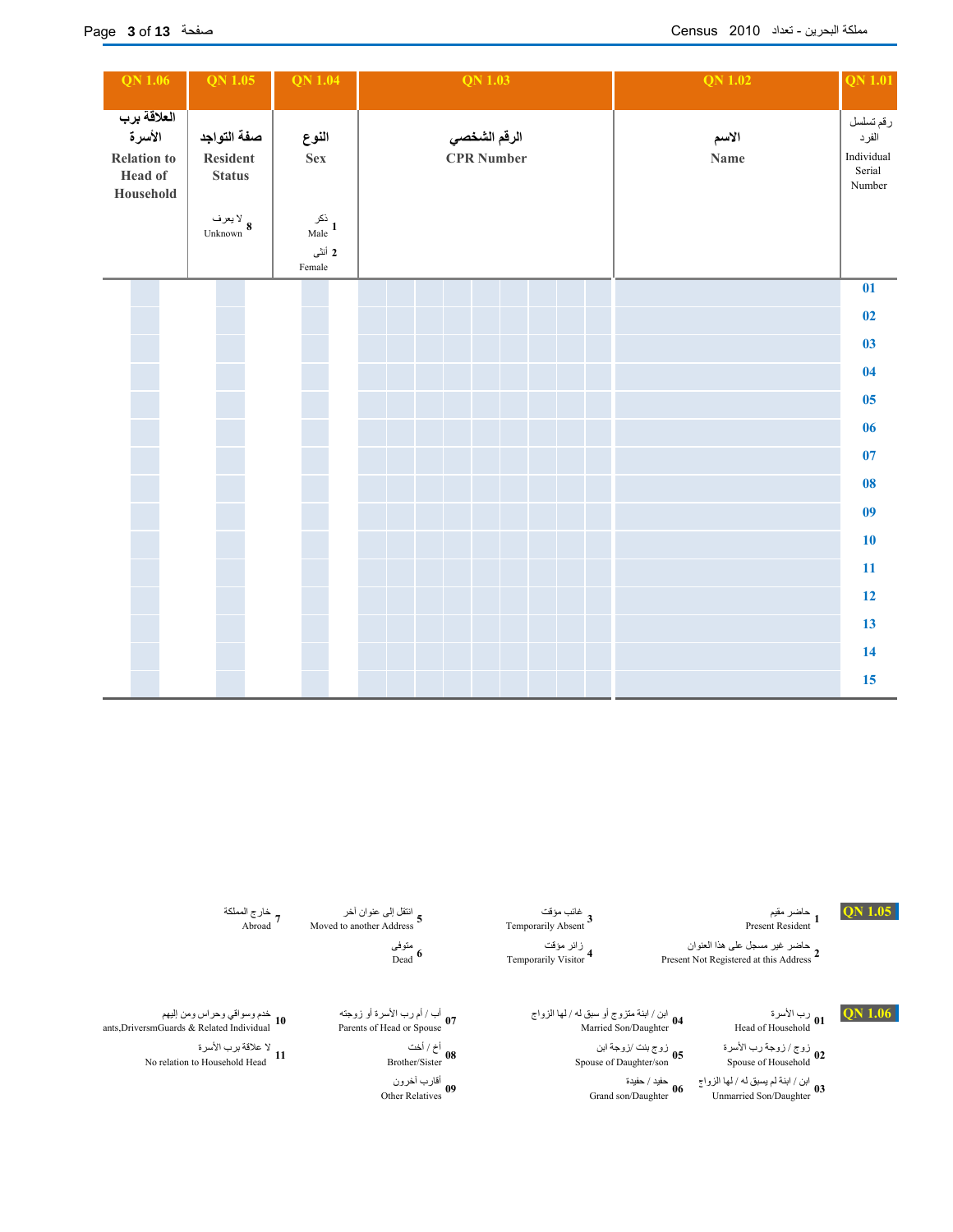| <b>QN 1.12</b>                           | <b>QN 1.11</b>                          | <b>QN 1.10</b>                                                                                              | <b>QN 1.09</b>                                                                              | <b>QN 1.08</b>                                               | <b>QN 1.07</b>                                                    |                |  |  |
|------------------------------------------|-----------------------------------------|-------------------------------------------------------------------------------------------------------------|---------------------------------------------------------------------------------------------|--------------------------------------------------------------|-------------------------------------------------------------------|----------------|--|--|
| سبب<br>الصعوبة<br>Cause of<br>Difficulty | نوع<br>الصعوبة<br>Type of<br>Difficulty | هل لديك أي صعوبة<br>في تأدية الأعمال<br>العادية؟<br>Do You Have Any<br>Difficulty in<br><b>Normal</b>       | الديانة<br>Religion                                                                         | الجنسية<br><b>Nationality</b>                                | تاريخ الميلاد (يوم / شهر / سنة)<br>Date of Birth (YYYY / MM / DD) |                |  |  |
|                                          |                                         | Functioning?<br>نعم<br>Yes <sup>1</sup><br>$\frac{\gamma}{\text{No}}$ 2<br>انتقل إلى Go to<br><b>QN1.14</b> | مسلم<br>Muslim 1<br>مسيحي<br>Christian 2<br>يھودي<br>Jewish $\mathbf 3$<br>أخرى<br>7 Others | لا يعرف<br>Unknown 998<br>أخرى (دون)<br>997 Others (specify) |                                                                   |                |  |  |
|                                          |                                         |                                                                                                             |                                                                                             |                                                              | $\overline{1}$<br>7                                               | 01             |  |  |
|                                          |                                         |                                                                                                             |                                                                                             |                                                              | $\prime$<br>1                                                     | 02             |  |  |
|                                          |                                         |                                                                                                             |                                                                                             |                                                              | 1<br>I                                                            | 0 <sub>3</sub> |  |  |
|                                          |                                         |                                                                                                             |                                                                                             |                                                              | 1                                                                 | 04             |  |  |
|                                          |                                         |                                                                                                             |                                                                                             |                                                              | $\overline{1}$                                                    | 05             |  |  |
|                                          |                                         |                                                                                                             |                                                                                             |                                                              | 1<br>$\prime$                                                     | 06             |  |  |
|                                          |                                         |                                                                                                             |                                                                                             |                                                              | 1<br>1                                                            | 07             |  |  |
|                                          |                                         |                                                                                                             |                                                                                             |                                                              | 1<br>1                                                            | 08             |  |  |
|                                          |                                         |                                                                                                             |                                                                                             |                                                              | 1<br>I                                                            | 0 <sup>9</sup> |  |  |
|                                          |                                         |                                                                                                             |                                                                                             |                                                              | 1<br>I                                                            | 10             |  |  |
|                                          |                                         |                                                                                                             |                                                                                             |                                                              | 1                                                                 | 11             |  |  |
|                                          |                                         |                                                                                                             |                                                                                             |                                                              | $\prime$<br>1                                                     | 12             |  |  |
|                                          |                                         |                                                                                                             |                                                                                             |                                                              | $\prime$<br>1                                                     | 13             |  |  |
|                                          |                                         |                                                                                                             |                                                                                             |                                                              | $\prime$                                                          | 14             |  |  |
|                                          |                                         |                                                                                                             |                                                                                             |                                                              | $\sqrt{\phantom{a}}$<br>1                                         | 15             |  |  |

|                              | نيبالي<br>124 Nepali | فلبيني<br>608 Filipino         | بنغلاديشي<br>Bangladeshi <b>050</b>                | سوري 7 <b>60</b><br>Syrian | أردني<br>Jordanian 400                                                  | بحريني 1.08 Pahraini $_{\rm Bahraini}$ 048 |         |
|------------------------------|----------------------|--------------------------------|----------------------------------------------------|----------------------------|-------------------------------------------------------------------------|--------------------------------------------|---------|
|                              |                      | اندونيسي<br>360 Indonesian     | باكستاني<br><b>586</b> Pakistani                   | هندي<br>Indian $356$       | يمني<br>887 Yemeni                                                      | مصري<br>818 Egyptian                       |         |
|                              |                      | 7 <sup>أخرى</sup><br>Others    | صعوبة جسدية أوحركية<br>5 Locomotor                 |                            | صعوبة في النطق<br>Difficult to Speak 3                                  | بصرية<br>Visual <sup>1</sup>               |         |
|                              |                      | لا ينطبق ﴾<br>9 Not Applicable | متعدد الصعوبات<br>Multi - Difficulties 6           |                            | صعوبة ذهنية<br>4 Mental difficulties                                    | سمعية<br>Hearing 2                         |         |
| لا ينطبق<br>Not Applicable 9 | اخری<br>Others 7     | مرض<br>Disease 3               | وراثة<br>Hereditary <sup>4</sup><br><b>zcident</b> |                            | مضاعفات حمل / ولادة (1987)<br>Complications of Pregnancy / Childbirth 1 |                                            | QN 1.12 |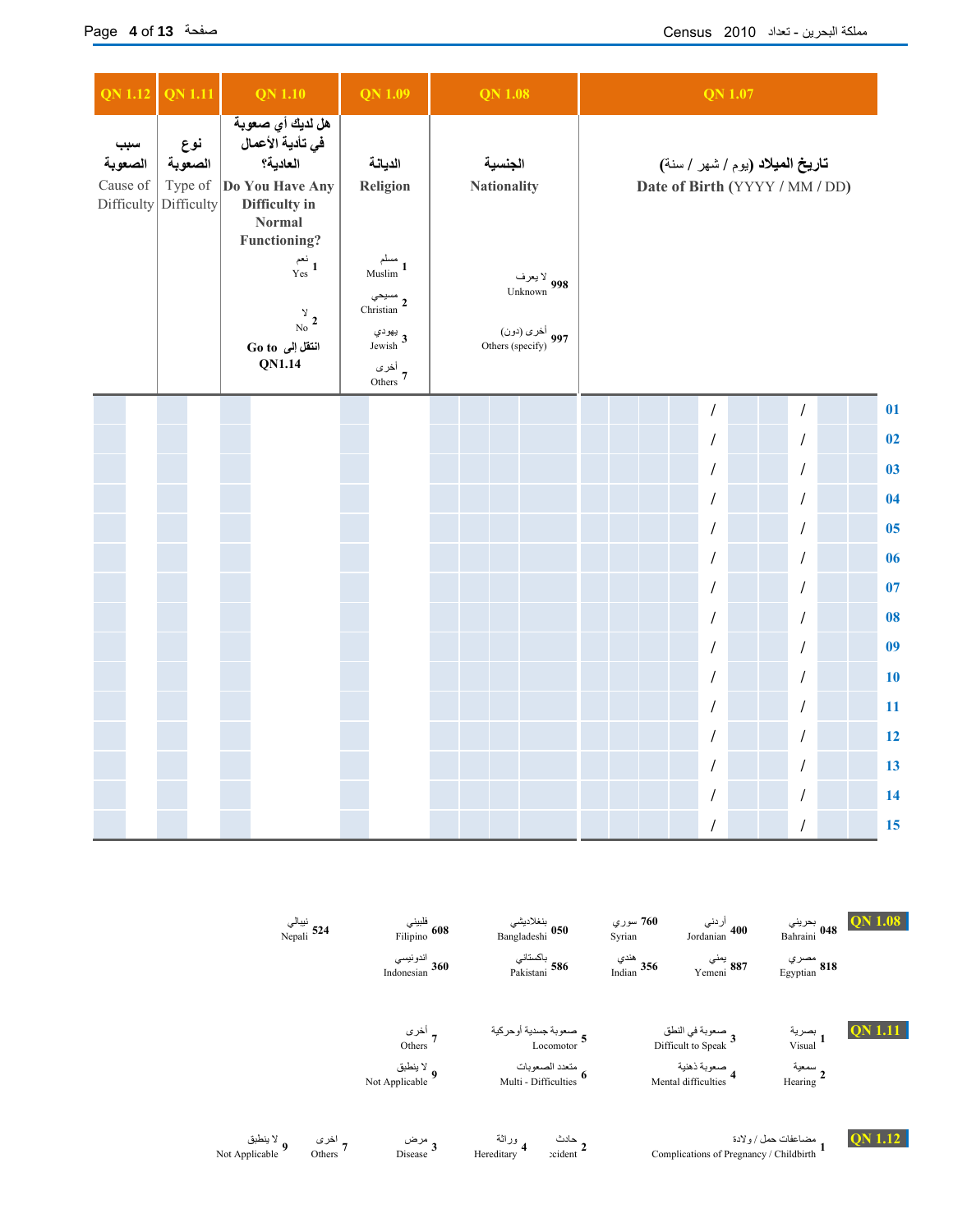| <b>QN 1.17</b>                           | <b>QN</b> 1.16                      | <b>QN 1.15</b>                                                          | <b>QN 1.14</b>                                        | <b>QN 1.13</b>                                                                         |
|------------------------------------------|-------------------------------------|-------------------------------------------------------------------------|-------------------------------------------------------|----------------------------------------------------------------------------------------|
| الحالة الزواجية<br><b>Marital Status</b> | التخصص العلمى<br>Specialization     | أعلى تحصيل تعليمي<br><b>Highest</b><br>Educational<br><b>Attainment</b> | المرحلة التعليمية<br>Educational<br><b>Enrollment</b> | مدة ظهور الصعوبة<br>(بالسنوات)<br><b>Duration of Onset</b><br>Difficulty (in<br>Years) |
| لم يسبق له الزواج<br>Never Married 1     |                                     |                                                                         |                                                       |                                                                                        |
| متزوج<br>Married <sup>2</sup>            |                                     |                                                                         |                                                       | أقل من سنة<br>Less than a Year $\begin{array}{c} 00 \end{array}$                       |
| مطلق<br>Divorced 3                       |                                     |                                                                         | أخرى<br>Others 97                                     | منذ الميلاد<br>95 Since Birth                                                          |
| أرمل<br>Widowed 4                        | Unknown<br>99998<br>لا يعرف         | لايعرف<br>Unknown 98                                                    | لايعرف<br>Unknown 98                                  | لا يعرف<br>Unknown 98                                                                  |
| لا ينطبق<br>9 Not Applicable             | Not Applicable<br>لا ينطبق<br>99999 | لا ينطبق $\frac{}{99}$<br>Not Applicable                                | لا ينطبق $\frac{}{99}$<br>Not Applicable              | لا ينطبق $\sqrt[3]{99}$<br>Not Applicable                                              |
|                                          |                                     |                                                                         |                                                       | 01                                                                                     |
|                                          |                                     |                                                                         |                                                       | 02                                                                                     |
|                                          |                                     |                                                                         |                                                       | 0 <sub>3</sub>                                                                         |
|                                          |                                     |                                                                         |                                                       | 04                                                                                     |
|                                          |                                     |                                                                         |                                                       | 05                                                                                     |
|                                          |                                     |                                                                         |                                                       | 06                                                                                     |
|                                          |                                     |                                                                         |                                                       | 07                                                                                     |
|                                          |                                     |                                                                         |                                                       | 08                                                                                     |
|                                          |                                     |                                                                         |                                                       | 0 <sub>9</sub>                                                                         |
|                                          |                                     |                                                                         |                                                       | 10                                                                                     |
|                                          |                                     |                                                                         |                                                       | 11                                                                                     |
|                                          |                                     |                                                                         |                                                       | 12                                                                                     |
|                                          |                                     |                                                                         |                                                       | 13                                                                                     |
|                                          |                                     |                                                                         |                                                       | 14                                                                                     |
|                                          |                                     |                                                                         |                                                       | 15                                                                                     |

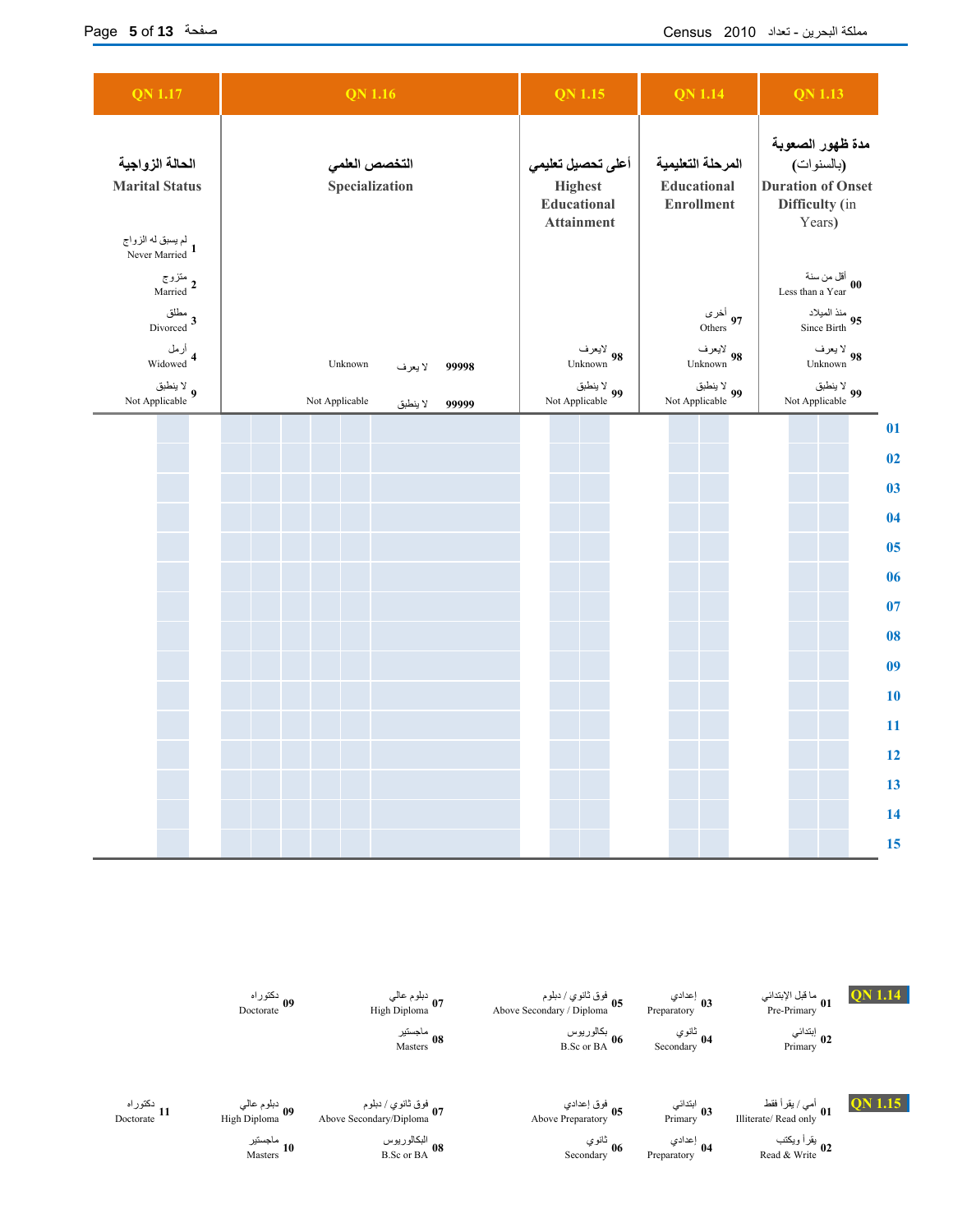| <b>QN 1.22</b>                                                                                                                                                      | <b>QN 1.21</b>                                                                                        | <b>QN 1.20</b>                                                                                    | QN 1.19                                                                                                 | QN 1.18                                                                                         |
|---------------------------------------------------------------------------------------------------------------------------------------------------------------------|-------------------------------------------------------------------------------------------------------|---------------------------------------------------------------------------------------------------|---------------------------------------------------------------------------------------------------------|-------------------------------------------------------------------------------------------------|
| <b>سبب الإقامة (</b> للبحر ينيين<br>في الخارج / لغير<br>البحر ينيين في الداخل)<br><b>Reason for</b><br><b>Residence</b> (for<br>Bahrainis Abroad /<br>Non-Bahrainis | بلد الإقامة في الخارج (للبحر ينيين فقط)<br><b>Country of Residence Abroad (for</b><br>Bahrainis Only) | <b>Duration of Stay</b><br>(in Years)                                                             | عدد المواليد الأحياء ثم توفوا مدة الإقامة (بالسنوات)<br><b>Number of Children</b><br><b>Still Alive</b> | عدد المواليد الأحياء<br><b>Number of Children</b><br><b>Ever Born</b>                           |
| inside)<br>أخرى<br>Others 97                                                                                                                                        | لا يعرف<br>Unknown 998                                                                                | أقل من سنة واحدة<br>Less than 1 Year 00<br>منذ الميلاد<br>Since Birth 95<br>لا يعرف<br>Unknown 98 | سبق لها الزواج ولم تنجب<br>Ever Married with no 00<br>Children<br>لا ينطبق<br>99 Not Applicable         | سبق لها الزواج ولم تنجب<br>Ever Married with no 00<br>Children<br>لا ينطبق<br>99 Not Applicable |
| لا ينطبق<br>99 Not Applicable                                                                                                                                       | لا ينطبق<br>999 Not Applicable                                                                        | لا ينطبق<br>99 Not Applicable                                                                     | ذكور<br>إناث<br><b>Males</b><br><b>Females</b>                                                          | ذكور<br>إناث<br><b>Females</b><br><b>Males</b>                                                  |
|                                                                                                                                                                     |                                                                                                       |                                                                                                   |                                                                                                         | 01                                                                                              |
|                                                                                                                                                                     |                                                                                                       |                                                                                                   |                                                                                                         | 02                                                                                              |
|                                                                                                                                                                     |                                                                                                       |                                                                                                   |                                                                                                         | 03                                                                                              |
|                                                                                                                                                                     |                                                                                                       |                                                                                                   |                                                                                                         | 04                                                                                              |
|                                                                                                                                                                     |                                                                                                       |                                                                                                   |                                                                                                         | 05                                                                                              |
|                                                                                                                                                                     |                                                                                                       |                                                                                                   |                                                                                                         | 06                                                                                              |
|                                                                                                                                                                     |                                                                                                       |                                                                                                   |                                                                                                         | 07                                                                                              |
|                                                                                                                                                                     |                                                                                                       |                                                                                                   |                                                                                                         | 08                                                                                              |
|                                                                                                                                                                     |                                                                                                       |                                                                                                   |                                                                                                         | 0 <sub>9</sub>                                                                                  |
|                                                                                                                                                                     |                                                                                                       |                                                                                                   |                                                                                                         | <b>10</b>                                                                                       |
|                                                                                                                                                                     |                                                                                                       |                                                                                                   |                                                                                                         | 11                                                                                              |
|                                                                                                                                                                     |                                                                                                       |                                                                                                   |                                                                                                         | 12                                                                                              |
|                                                                                                                                                                     |                                                                                                       |                                                                                                   |                                                                                                         | 13                                                                                              |
|                                                                                                                                                                     |                                                                                                       |                                                                                                   |                                                                                                         | 14                                                                                              |
|                                                                                                                                                                     |                                                                                                       |                                                                                                   |                                                                                                         | 15                                                                                              |

For **Bahrainis**: How Long this Individual has been Living Abroad? الخارج؟ في الشخص هذا إقامة مدة هي ما :**للبحرينيين QN 1.20** For **Non-Bahrainis**: How Long this Individual has been Living in Bahrain?

سياحة<br>Tourism <sup>06</sup>

**1.22 QN** عمل مرافق تعليم / تدريب علاج زواج سياحة إنجاز مهمة Business Mission Tourism Marriage Medical Treatment Study / Training With Family Work **07 05 02 04 03 01**

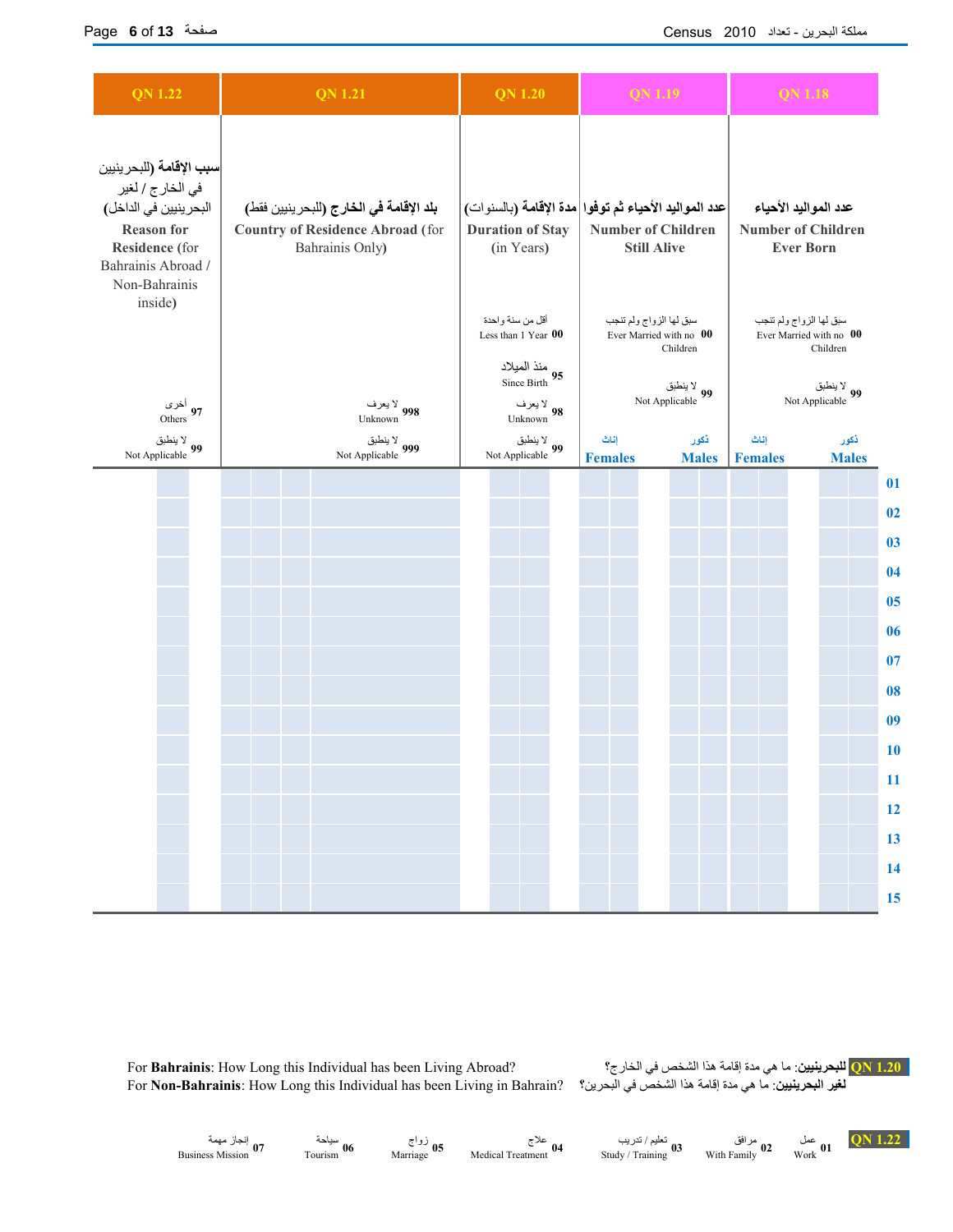| <b>QN 2.02</b>                                        | <b>QN 2.01</b>                                      | <b>QN 1.23</b>                                                                                                                                                                                                                                                                                                                                                                                               |  |  |  |
|-------------------------------------------------------|-----------------------------------------------------|--------------------------------------------------------------------------------------------------------------------------------------------------------------------------------------------------------------------------------------------------------------------------------------------------------------------------------------------------------------------------------------------------------------|--|--|--|
| اسم المنشأة للمهنة الرئيسية                           | المهنة الرئيسية                                     | الحالة العملية                                                                                                                                                                                                                                                                                                                                                                                               |  |  |  |
| <b>Establishment Name for Main</b><br>Occupation      | <b>Main Occupation</b>                              | <b>Employment Status</b>                                                                                                                                                                                                                                                                                                                                                                                     |  |  |  |
|                                                       |                                                     | صاحب عمل<br>Employer 01                                                                                                                                                                                                                                                                                                                                                                                      |  |  |  |
|                                                       |                                                     | يعمل لحسابه<br>Self-Employed 02                                                                                                                                                                                                                                                                                                                                                                              |  |  |  |
|                                                       |                                                     | يعمل بأجر<br>Paid-Employee 03                                                                                                                                                                                                                                                                                                                                                                                |  |  |  |
|                                                       |                                                     | يعمل بدون أجر<br>14 Unpaid-Employee                                                                                                                                                                                                                                                                                                                                                                          |  |  |  |
|                                                       | متعطل سبق له العمل<br>Unemployed & Worked Before 05 |                                                                                                                                                                                                                                                                                                                                                                                                              |  |  |  |
|                                                       |                                                     | $\begin{bmatrix} \begin{matrix} 1 & 0 & 0 \\ 0 & 1 & 0 \\ 0 & 0 & 0 \\ 0 & 0 & 0 \\ 0 & 0 & 0 \\ 0 & 0 & 0 \\ 0 & 0 & 0 \\ 0 & 0 & 0 \\ 0 & 0 & 0 \\ 0 & 0 & 0 \\ 0 & 0 & 0 \\ 0 & 0 & 0 \\ 0 & 0 & 0 \\ 0 & 0 & 0 \\ 0 & 0 & 0 \\ 0 & 0 & 0 \\ 0 & 0 & 0 \\ 0 & 0 & 0 & 0 \\ 0 & 0 & 0 & 0 \\ 0 & 0 & 0 & 0 \\ 0 & 0 & 0 & 0 \\ 0 & 0 & 0$<br>متعطل لم يسبق له العمل<br>16 Unemployed & Never Worked Before |  |  |  |
|                                                       |                                                     | طالب متفرغ<br>27 Full Time Student                                                                                                                                                                                                                                                                                                                                                                           |  |  |  |
|                                                       |                                                     | متفرغة لأعمال المنزل<br>Housewife 08                                                                                                                                                                                                                                                                                                                                                                         |  |  |  |
|                                                       |                                                     | له إيراد / مستكفي<br>19 Income Recipient                                                                                                                                                                                                                                                                                                                                                                     |  |  |  |
|                                                       | انتقل ابی 17×00 00 Go<br>متقاعد<br>10 Pensioner     |                                                                                                                                                                                                                                                                                                                                                                                                              |  |  |  |
| لا يوجد / خارج المنشأة<br>0<br>Nil / No Establishment |                                                     | لا يعمل بسبب العجز<br>Unable to Work 11                                                                                                                                                                                                                                                                                                                                                                      |  |  |  |
| لا يعرف<br>Unknown $8$                                |                                                     | يعمل لعدم الرغبة V<br>Not Interested to Work $12$                                                                                                                                                                                                                                                                                                                                                            |  |  |  |
| لا ينطبق<br>Not Applicable $9$                        | لا ينطبق<br>999999 Not Applicable                   | لا ينطبق<br>99 Not Applicable                                                                                                                                                                                                                                                                                                                                                                                |  |  |  |
|                                                       |                                                     | 01                                                                                                                                                                                                                                                                                                                                                                                                           |  |  |  |
|                                                       |                                                     | 02<br>03                                                                                                                                                                                                                                                                                                                                                                                                     |  |  |  |
|                                                       |                                                     | 04                                                                                                                                                                                                                                                                                                                                                                                                           |  |  |  |
|                                                       |                                                     | 05                                                                                                                                                                                                                                                                                                                                                                                                           |  |  |  |
|                                                       |                                                     | 06                                                                                                                                                                                                                                                                                                                                                                                                           |  |  |  |
|                                                       |                                                     | 07                                                                                                                                                                                                                                                                                                                                                                                                           |  |  |  |
|                                                       |                                                     | 08<br>09                                                                                                                                                                                                                                                                                                                                                                                                     |  |  |  |
|                                                       |                                                     | 10                                                                                                                                                                                                                                                                                                                                                                                                           |  |  |  |
|                                                       |                                                     | 11                                                                                                                                                                                                                                                                                                                                                                                                           |  |  |  |
|                                                       |                                                     | 12                                                                                                                                                                                                                                                                                                                                                                                                           |  |  |  |
|                                                       |                                                     | 13<br>14                                                                                                                                                                                                                                                                                                                                                                                                     |  |  |  |
|                                                       |                                                     | 15                                                                                                                                                                                                                                                                                                                                                                                                           |  |  |  |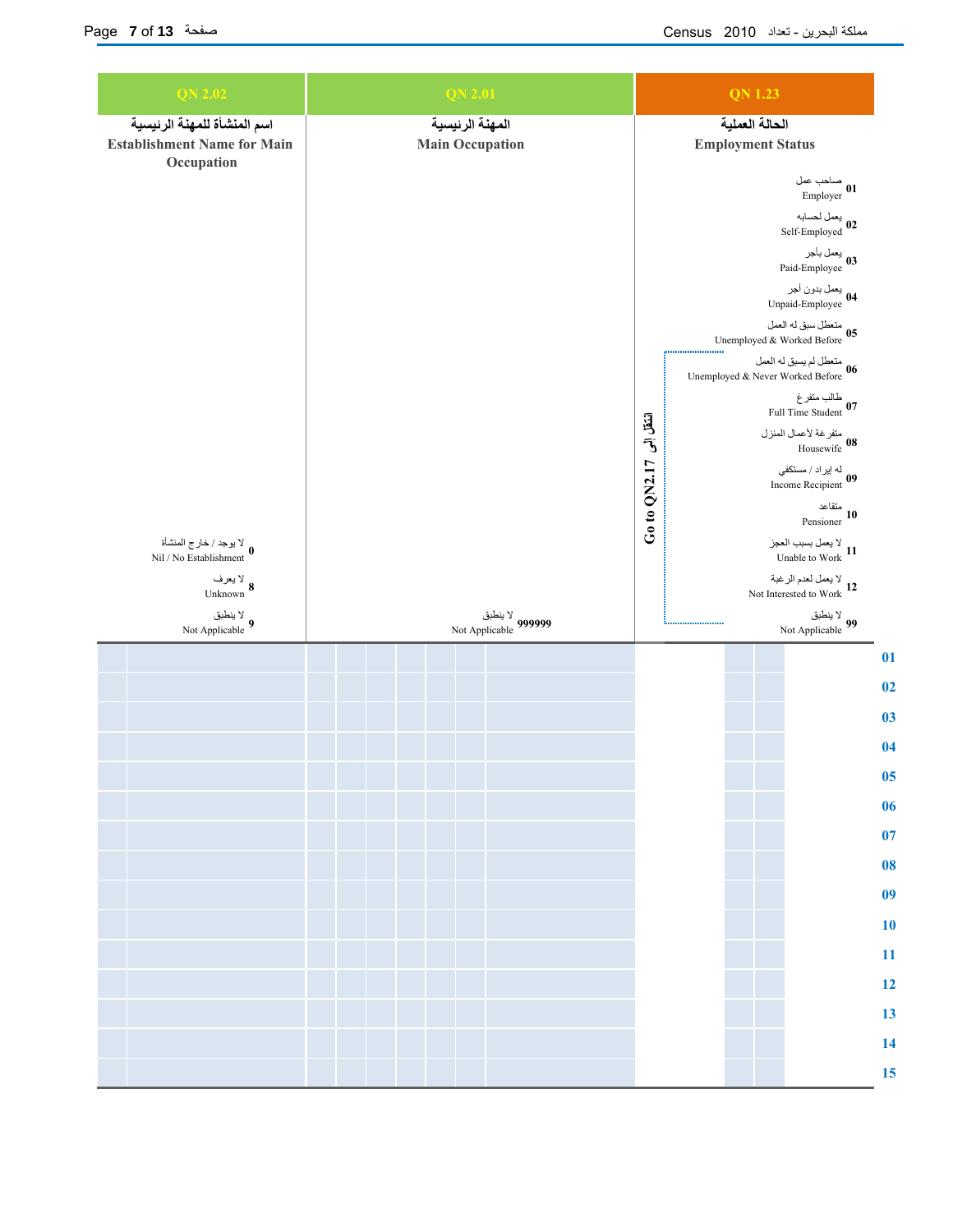| <b>QN 2.08</b>                                                                                                                                      | <b>QN 2.07</b>                                                                                                                   | <b>QN 2.06</b>                                                                   | QN 2.05                                                                                                                                                                 | <b>QN 2.04</b>                                                                                                                                                                                                                                   | $QN$ 2.03                                                                                                                      |          |
|-----------------------------------------------------------------------------------------------------------------------------------------------------|----------------------------------------------------------------------------------------------------------------------------------|----------------------------------------------------------------------------------|-------------------------------------------------------------------------------------------------------------------------------------------------------------------------|--------------------------------------------------------------------------------------------------------------------------------------------------------------------------------------------------------------------------------------------------|--------------------------------------------------------------------------------------------------------------------------------|----------|
| إجمالي عدد ساعات العمل<br>الإضافية (خلال 7 الأيام<br>السابقة)<br><b>Total Number of</b><br><b>Overtime Working</b><br>Hours (during Last 7<br>Days) | عدد أيام العمل<br>الإضافية (خلال 7<br>الأيام السابقة)<br>Number of<br>Overtime<br><b>Working Days</b><br>(during Last 7<br>Days) | هل عملت عمل<br>إضافي؟ (خلال 7<br>الأيام السلبقة)<br>Did You Work<br>Last 7 Days) | إجمالي عدد ساعات العمل<br>ا <b>لغطية (</b> خلال 7 الأيام<br>السابقة)<br><b>Total Number of</b><br><b>Overtime?</b> (during Actual Working Hours<br>(during Last 7 Days) | عدد الأيام التي لم<br>يعمل فيها نظراً لعدم<br>توافر العمل (خلال 7<br>أيام السابقة ـ عمل<br>متقطع)<br><b>Number of Days</b><br>Didn't Work due<br>to Non<br><b>Availability of</b><br><b>Work (during</b><br>Last 7 Days -<br><b>Casual Work)</b> | عدد أيام العمل الغعلية<br>(خلال 7 الأيام السابقة)<br><b>Number of Actual</b><br><b>Working Days</b><br>(during Last 7<br>Days) |          |
|                                                                                                                                                     |                                                                                                                                  | نعم<br>Yes 1<br>$\frac{y}{N_0}$ 2<br>انتقل إلى Go to<br>QN2.09                   | للعاملين المتغيّبين عن<br>العمل خلال فترة<br>الإسناد الزمني<br>for Absent Workers $\begin{bmatrix} 00 \end{bmatrix}$<br>during Refrence<br>Period                       | للعاملين المتغيّبين عن<br>العمل خلال فترة<br>الإسناد الزمني<br>for Absent Workers $\,\bm{0}$<br>during Refrence<br>Period                                                                                                                        | للعاملين المتغيّبين عن<br>العمل خلال فترة<br>الإسناد الزمني<br>for Absent Workers 0<br>during Refrence<br>Period               |          |
| لا ينطبق<br>99 Not Applicable                                                                                                                       | لا ينطبق ﴾<br>Not Applicable 9                                                                                                   | لا ينطبق<br>Not Applicable 9                                                     | لا ينطبق<br>Not Applicable 99                                                                                                                                           | لا ينطبق<br>Not Applicable $9$                                                                                                                                                                                                                   | لا ينطبق<br>Not Applicable $\boldsymbol{9}$                                                                                    |          |
|                                                                                                                                                     |                                                                                                                                  |                                                                                  |                                                                                                                                                                         |                                                                                                                                                                                                                                                  |                                                                                                                                | 01       |
|                                                                                                                                                     |                                                                                                                                  |                                                                                  |                                                                                                                                                                         |                                                                                                                                                                                                                                                  |                                                                                                                                | 02       |
|                                                                                                                                                     |                                                                                                                                  |                                                                                  |                                                                                                                                                                         |                                                                                                                                                                                                                                                  |                                                                                                                                | 03       |
|                                                                                                                                                     |                                                                                                                                  |                                                                                  |                                                                                                                                                                         |                                                                                                                                                                                                                                                  |                                                                                                                                | 04       |
|                                                                                                                                                     |                                                                                                                                  |                                                                                  |                                                                                                                                                                         |                                                                                                                                                                                                                                                  |                                                                                                                                | 05       |
|                                                                                                                                                     |                                                                                                                                  |                                                                                  |                                                                                                                                                                         |                                                                                                                                                                                                                                                  |                                                                                                                                | 06       |
|                                                                                                                                                     |                                                                                                                                  |                                                                                  |                                                                                                                                                                         |                                                                                                                                                                                                                                                  |                                                                                                                                | 07       |
|                                                                                                                                                     |                                                                                                                                  |                                                                                  |                                                                                                                                                                         |                                                                                                                                                                                                                                                  |                                                                                                                                | 08<br>09 |
|                                                                                                                                                     |                                                                                                                                  |                                                                                  |                                                                                                                                                                         |                                                                                                                                                                                                                                                  |                                                                                                                                | 10       |
|                                                                                                                                                     |                                                                                                                                  |                                                                                  |                                                                                                                                                                         |                                                                                                                                                                                                                                                  |                                                                                                                                | 11       |
|                                                                                                                                                     |                                                                                                                                  |                                                                                  |                                                                                                                                                                         |                                                                                                                                                                                                                                                  |                                                                                                                                | 12       |
|                                                                                                                                                     |                                                                                                                                  |                                                                                  |                                                                                                                                                                         |                                                                                                                                                                                                                                                  |                                                                                                                                | 13       |
|                                                                                                                                                     |                                                                                                                                  |                                                                                  |                                                                                                                                                                         |                                                                                                                                                                                                                                                  |                                                                                                                                | 14       |
|                                                                                                                                                     |                                                                                                                                  |                                                                                  |                                                                                                                                                                         |                                                                                                                                                                                                                                                  |                                                                                                                                | 15       |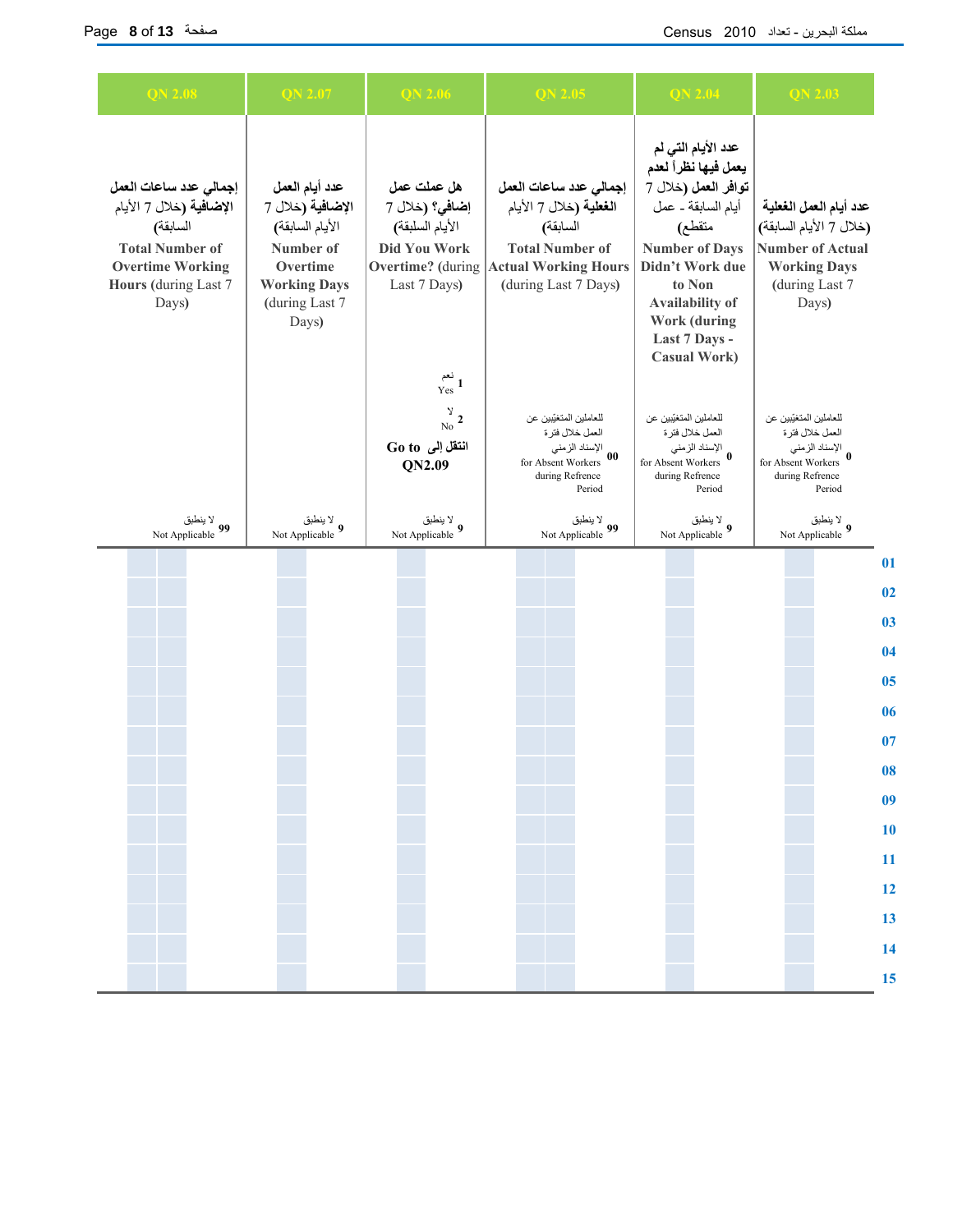| <b>QN 2.12</b>                    | <b>QN 2.11</b>                     | QN <sub>2.10</sub>          | <b>QN 2.09</b>                         |                |  |  |
|-----------------------------------|------------------------------------|-----------------------------|----------------------------------------|----------------|--|--|
|                                   | الحالة العملية للمهنة              | هل توجد لديك مهنة           | الأ <b>جر</b> (عن الشهر السابق ـ       |                |  |  |
| المهنة الثانوية                   | الثانوية                           | ثانوية؟                     | بالدينار البحريني)                     |                |  |  |
| <b>Secondary Occupation</b>       | Employment                         | Do You have a               | Wage (for Last Month -                 |                |  |  |
|                                   | <b>Status for</b>                  | Secondary                   | in Bahraini Dinar)                     |                |  |  |
|                                   | Secondary                          | Occupation?                 |                                        |                |  |  |
|                                   | Occupation                         |                             |                                        |                |  |  |
|                                   | صاحب عمل<br>Employer 1             | نعم<br>Yes <sup>1</sup>     | $< 50$<br>$\bf{01}$<br>$50 - 99$<br>02 |                |  |  |
|                                   |                                    |                             | $100 - 149$<br>03                      |                |  |  |
|                                   | يعمل لحسابه<br>Self-Employed 2     | $\frac{\gamma}{N_0}$ 2      | 150 - 199<br>04                        |                |  |  |
|                                   |                                    | انتقل إلى Go to             | $200 - 249$<br>$05\,$                  |                |  |  |
|                                   | يعمل بأجر<br>3 Paid-Employee       | <b>QN3.1</b>                | $250 - 299$<br>06                      |                |  |  |
|                                   |                                    |                             | $300 - 499$<br>07                      |                |  |  |
|                                   | يعمل بدون أجر<br>Unpaid-Employee 4 |                             | $500 - 699$<br>${\bf 08}$              |                |  |  |
|                                   |                                    |                             | 700 - 999<br>09                        |                |  |  |
|                                   |                                    |                             | 1000 - 1499<br>10                      |                |  |  |
|                                   |                                    |                             | $1500 +$<br>11                         |                |  |  |
|                                   |                                    |                             | لا يعرف                                |                |  |  |
|                                   |                                    |                             | 98<br>Unknown                          |                |  |  |
| لا ينطبق<br>999999 Not Applicable | لا ينطبق<br>$\boldsymbol{9}$       | ينطبق<br>Not Applicable $9$ | لا ينطبق<br>99                         |                |  |  |
|                                   | Not Applicable                     |                             | Not Applicable                         |                |  |  |
|                                   |                                    |                             |                                        | 01             |  |  |
|                                   |                                    |                             |                                        |                |  |  |
|                                   |                                    |                             |                                        | 02             |  |  |
|                                   |                                    |                             |                                        | 0 <sub>3</sub> |  |  |
|                                   |                                    |                             |                                        |                |  |  |
|                                   |                                    |                             |                                        | 04             |  |  |
|                                   |                                    |                             |                                        | 05             |  |  |
|                                   |                                    |                             |                                        | 06             |  |  |
|                                   |                                    |                             |                                        | 07             |  |  |
|                                   |                                    |                             |                                        | 08             |  |  |
|                                   |                                    |                             |                                        | 0 <sub>9</sub> |  |  |
|                                   |                                    |                             |                                        | 10             |  |  |
|                                   |                                    |                             |                                        |                |  |  |
|                                   |                                    |                             |                                        | 11             |  |  |
|                                   |                                    |                             |                                        | 12             |  |  |
|                                   |                                    |                             |                                        | 13             |  |  |
|                                   |                                    |                             |                                        | 14             |  |  |
|                                   |                                    |                             |                                        | 15             |  |  |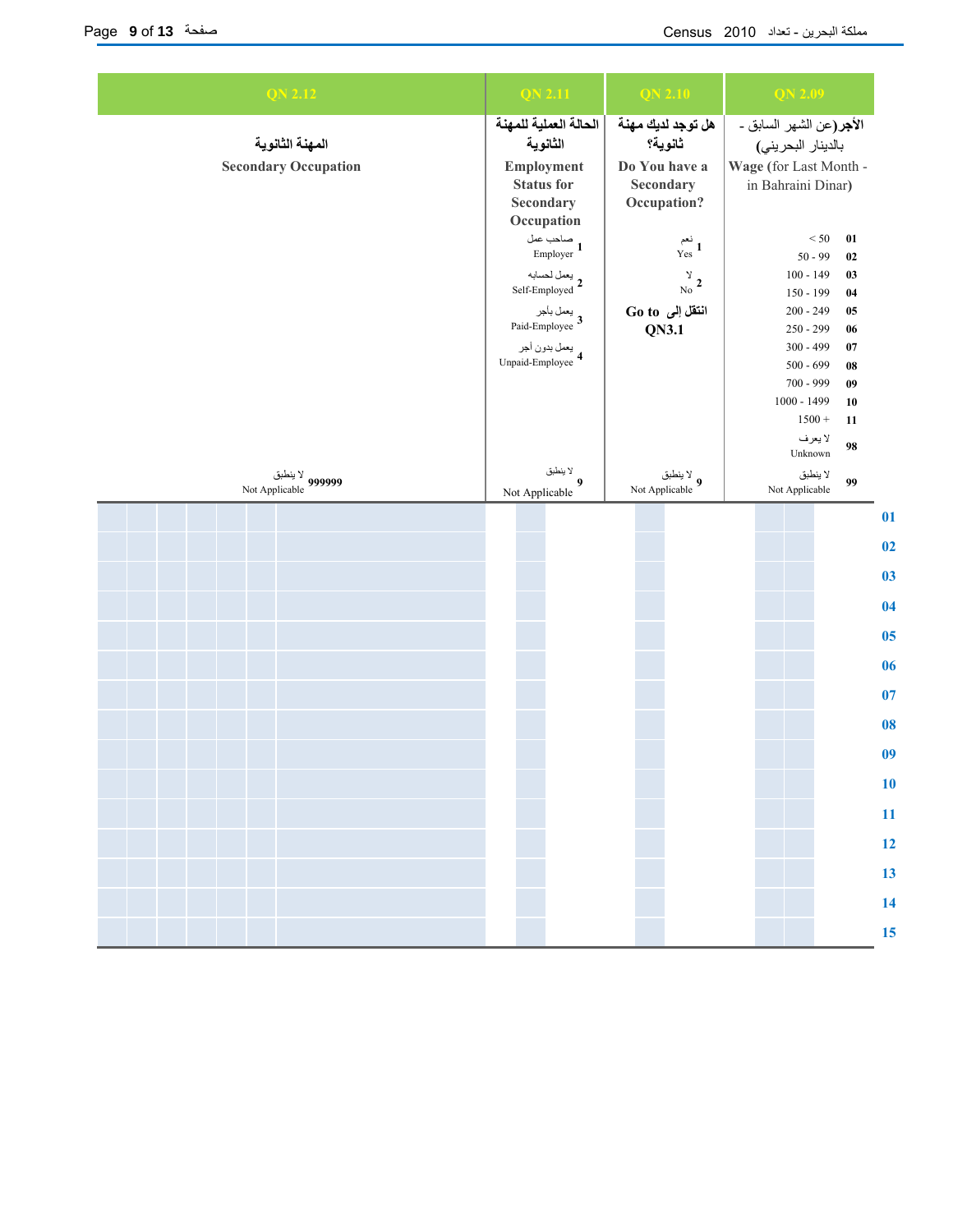| <b>QN 2.18</b>                                                                                                                                                                                                                                                                                                                                                                                  | <b>QN 2.17</b>                                                                                                                                           | QN 2.16                                                                                                                                                                                                                                                                                                                                                                                                                                | QN 2.15                                                                                                                                                                                                   | <b>QN 2.14</b>                                                                                                                                                                   | QN 2.13                                                                                                                                                               |
|-------------------------------------------------------------------------------------------------------------------------------------------------------------------------------------------------------------------------------------------------------------------------------------------------------------------------------------------------------------------------------------------------|----------------------------------------------------------------------------------------------------------------------------------------------------------|----------------------------------------------------------------------------------------------------------------------------------------------------------------------------------------------------------------------------------------------------------------------------------------------------------------------------------------------------------------------------------------------------------------------------------------|-----------------------------------------------------------------------------------------------------------------------------------------------------------------------------------------------------------|----------------------------------------------------------------------------------------------------------------------------------------------------------------------------------|-----------------------------------------------------------------------------------------------------------------------------------------------------------------------|
| قيمة الدخل (الشهر الحالي _<br>بالدينار البحريني)<br>Value of Income<br>(Current Month - in<br><b>Bahraini Dinar)</b><br>< 50<br>01<br>$50 - 99$<br>02<br>$100 - 149$<br>03<br>$150 - 199$<br>04<br>$200 - 249$<br>05<br>$250 - 299$<br>06<br>$300 - 499$<br>07<br>$500 - 699$<br>08<br>$700 - 999$<br>09<br>$1000 - 1499$<br>10<br>$1500 +$<br>11<br>لا يعرف<br>98<br>Unknown<br>لا ينطبق<br>99 | المصدر الرئيسي للدخل (الشهر<br>الحالي)<br><b>Main Source of Income</b><br>(Current Month)<br>أخرى (دوّن)<br>97 Others (Specify)<br>لا يعرف<br>Unknown 98 | الأجرعن العمل الثانوي(عن<br>الشهر السابق ـ بالدينار<br>البحريني)<br><b>Wage for Secondary</b><br><b>Occupation</b> (for Last<br>Month - in Bahraini<br>Dinar)<br>< 50<br>01<br>$50 - 99$<br>02<br>$100 - 149$<br>03<br>$150 - 199$<br>04<br>$200 - 249$<br>05<br>$250 - 299$<br>06<br>$300 - 499$<br>07<br>$500 - 699$<br>08<br>700 - 999<br>09<br>$1000 - 1499$<br>10<br>$1500 +$<br>11<br>لا يعرف<br>98<br>Unknown<br>لا ينطبق<br>99 | إجمالي عدد ساعات العمل<br>الغطية للمهنة الثانوية<br>(خلال 7 الأيام السابقة)<br><b>Total Number of</b><br><b>Actual Working</b><br><b>Hours for Secondary</b><br><b>Occupation</b> (during<br>Last 7 Days) | عدد أيام العمل الغطية<br>للمهنة الثانوية (خلال 7<br>الأيام السابقة)<br><b>Number of Actual</b><br><b>Working Days for</b><br><b>Secondary Occupation</b><br>(during Last 7 Days) | اسم المنشأة للمهنة الثانوية<br><b>Establishment Name</b><br>for Secondary<br>Occupation<br>لا يوجد / خارج المنشأة V<br>Nil / No Establishment<br>لا يعرف<br>Unknown 8 |
| Not Applicable<br>انتقل إلى Go to<br>QN3.1                                                                                                                                                                                                                                                                                                                                                      | لا ينطبق<br>99 Not Applicable                                                                                                                            | Not Applicable                                                                                                                                                                                                                                                                                                                                                                                                                         | لا ينطبق<br>99 Not Applicable                                                                                                                                                                             | لا ينطبق<br>9 Not Applicable                                                                                                                                                     | لا ينطبق<br>Not Applicable $9$                                                                                                                                        |
|                                                                                                                                                                                                                                                                                                                                                                                                 |                                                                                                                                                          |                                                                                                                                                                                                                                                                                                                                                                                                                                        |                                                                                                                                                                                                           |                                                                                                                                                                                  | 01<br>02<br>0 <sub>3</sub><br>04<br>05<br>06<br>07<br>08<br>09<br>10<br>$\overline{11}$<br>12<br>13<br>14                                                             |

الععاشات التقاعدية **QN 2.17**<br>Pensions **01** 

Government 02<br>Aids/Support

مساعدات حكومية

المعاشات التقاعدية مساعدات غير حكومية المعاشات التقاعدية المساعدات غير حكومية الا يوجد المساعد الا يوجد الديوجد<br>2.17 No Income Non-Government Aids/Support Pensions Pensions Pensions Pensions Pensions Pensions Pensions Pen مساعدات غیر حکومیة<br>0**3** Non-Government Aids/Support صافي الدخل من الممتلكات الحالية والعقارية

> Net Income from Real-Estate Properties 04 and Financial Possessions

نفقات شرعية **06** Legal Alimony for Ex-wifes and Children

**05**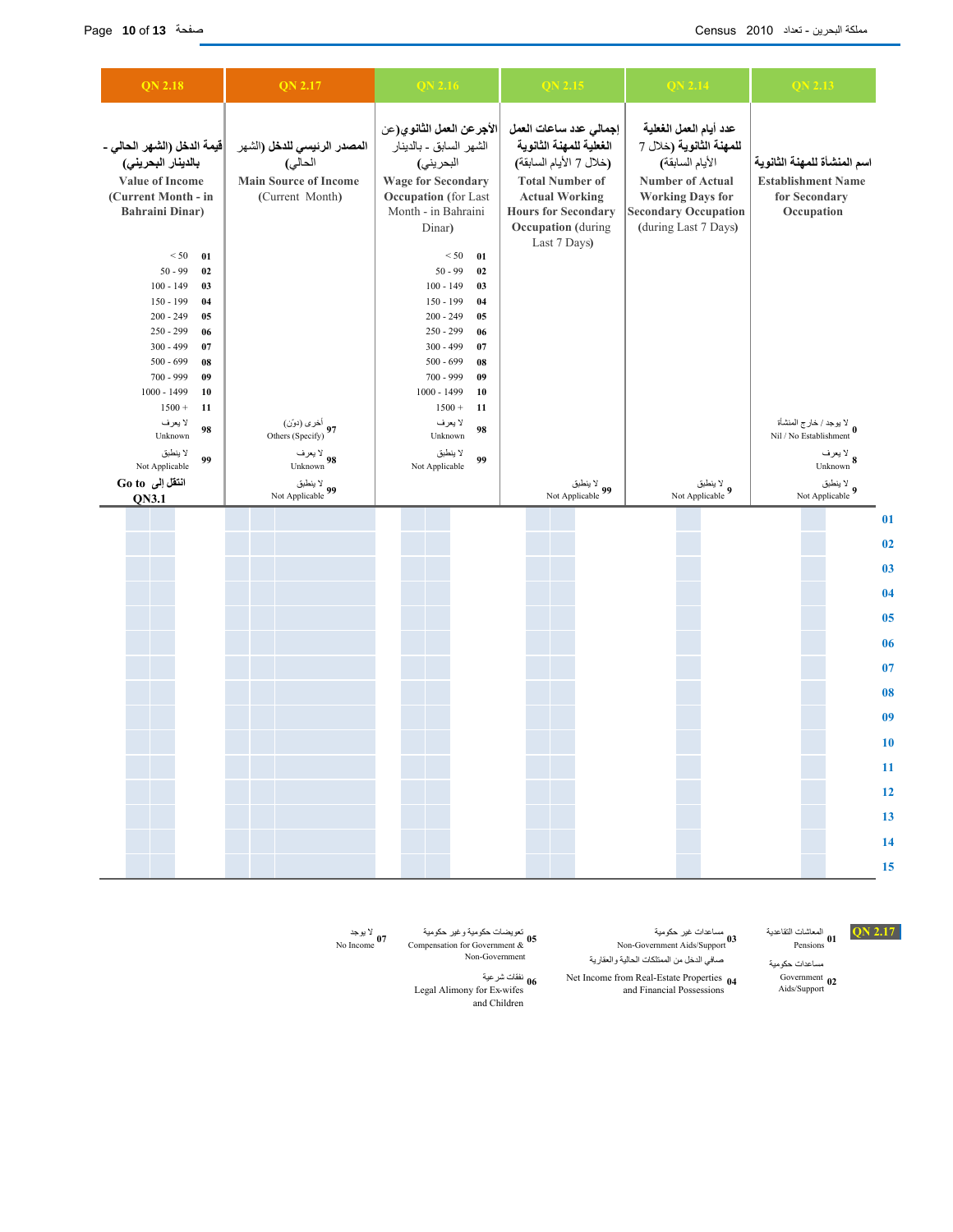| QN 3.2                                                            | <b>QN 3.1</b>                                                           |           |                                                                                                        | QN 2.21                                                                                                                                 |           | QN 2.20                                                                                                                                           |                |                                                         | QN 2.19                                                                                                                 |                                                        |                      |
|-------------------------------------------------------------------|-------------------------------------------------------------------------|-----------|--------------------------------------------------------------------------------------------------------|-----------------------------------------------------------------------------------------------------------------------------------------|-----------|---------------------------------------------------------------------------------------------------------------------------------------------------|----------------|---------------------------------------------------------|-------------------------------------------------------------------------------------------------------------------------|--------------------------------------------------------|----------------------|
| هل أنت من<br>مستخدمى خدمة<br>الانترنت؟<br>Do You Use<br>Internet? | هل أنت من<br>مستخدمى<br>الحاسب الآلي؟<br>Are You a<br>Computer<br>User? |           |                                                                                                        | إجراءات البحث عن عمل (خلال 4 أسابيع الماضية ـ أهم 4<br>أجراءات)<br>Actions to Search for Work (during Last 4 Weeks - 4<br>Main Actions) |           | هل إتخذت إجراءات للبحث<br>عن عمل؟ (خلال 4 أسابيع<br>السابقة)<br>Did you Take any<br><b>Action to Search for</b><br>Work? (during Last 4<br>Weeks) |                |                                                         | مدة التعطل الأخيرة<br>ا <b>لمتصلة (</b> بالأشهر)<br><b>Duration of Last</b><br>Continuse<br>Unemployment<br>(in Months) |                                                        |                      |
| نعم<br>Yes 1<br>$\frac{\gamma}{N_0}$ 2<br>لا ينطبق $9$<br>Not     | نعم<br>Yes <sup>1</sup><br>$\frac{y}{N_0}$ 2<br>لا ينطبق $9$<br>Not     |           | لا يوجد No Actions $\mathbf{0}$<br>أخرى (دوّن)<br>97 Others (Specify)<br>99 لا ينطبق<br>Not Applicable |                                                                                                                                         |           |                                                                                                                                                   |                | نعم<br>Yes <sup>1</sup><br>$\frac{\gamma}{\text{No}}$ 2 | أقل من شهر<br>Less than One Month $\begin{bmatrix} 00 \end{bmatrix}$                                                    | لا يعرف<br>Unknown 98<br>لا ينطبق<br>99 Not Applicable |                      |
| Applicable                                                        | Applicable                                                              | QN 2.20.4 | QN 2.20.3                                                                                              | QN 2.20.2                                                                                                                               | QN 2.20.1 |                                                                                                                                                   | Not Applicable | 9 لا ينطبق                                              |                                                                                                                         |                                                        |                      |
|                                                                   |                                                                         |           |                                                                                                        |                                                                                                                                         |           |                                                                                                                                                   |                |                                                         |                                                                                                                         |                                                        | 01                   |
|                                                                   |                                                                         |           |                                                                                                        |                                                                                                                                         |           |                                                                                                                                                   |                |                                                         |                                                                                                                         |                                                        | 02<br>0 <sub>3</sub> |
|                                                                   |                                                                         |           |                                                                                                        |                                                                                                                                         |           |                                                                                                                                                   |                |                                                         |                                                                                                                         |                                                        | 04                   |
|                                                                   |                                                                         |           |                                                                                                        |                                                                                                                                         |           |                                                                                                                                                   |                |                                                         |                                                                                                                         |                                                        | 0 <sub>5</sub>       |
|                                                                   |                                                                         |           |                                                                                                        |                                                                                                                                         |           |                                                                                                                                                   |                |                                                         |                                                                                                                         |                                                        | 06                   |
|                                                                   |                                                                         |           |                                                                                                        |                                                                                                                                         |           |                                                                                                                                                   |                |                                                         |                                                                                                                         |                                                        | 07                   |
|                                                                   |                                                                         |           |                                                                                                        |                                                                                                                                         |           |                                                                                                                                                   |                |                                                         |                                                                                                                         |                                                        | 08                   |
|                                                                   |                                                                         |           |                                                                                                        |                                                                                                                                         |           |                                                                                                                                                   |                |                                                         |                                                                                                                         |                                                        | 09                   |
|                                                                   |                                                                         |           |                                                                                                        |                                                                                                                                         |           |                                                                                                                                                   |                |                                                         |                                                                                                                         |                                                        | 10                   |
|                                                                   |                                                                         |           |                                                                                                        |                                                                                                                                         |           |                                                                                                                                                   |                |                                                         |                                                                                                                         |                                                        | 11                   |
|                                                                   |                                                                         |           |                                                                                                        |                                                                                                                                         |           |                                                                                                                                                   |                |                                                         |                                                                                                                         |                                                        | 12<br>13             |
|                                                                   |                                                                         |           |                                                                                                        |                                                                                                                                         |           |                                                                                                                                                   |                |                                                         |                                                                                                                         |                                                        | 14                   |
|                                                                   |                                                                         |           |                                                                                                        |                                                                                                                                         |           |                                                                                                                                                   |                |                                                         |                                                                                                                         |                                                        | 15                   |

- **2.20 QN** التسجيل أو المتابعة مع مكتب التوظيف بديوان الخدمة المدنية مخاطبة أصحاب الأعمال مباشرة Contacted Business Employer Directly Registering or Following up with the Employment Office at the Civil Service Bureau **01**
- التسجيل أو المتابعة مع مكتب التوظيف بوزارة العمل متابعة الشواغر من خلال إعلانات الصحف Following up Vacancies Advertised in Newspapers **07**<br>
Registering or Following up with the Employment Office at the Ministry of Labour
- التسجيل أو المتابعة مع المشروع الوطني للتوظيف متابعة الشواغر من خلال إعلانات الانترنت Following up Vacancies Advertised on the Internet **08**<br>Registering or Following up with the National Employment Programme **03** 
	- التعامل مع شرآة توظيف خاصة المعارف والأصدقاء Through Friends and Family 09 04 contacted a Recruitment Agency 04
		- التسجيل أو المتابعة لدى مكتب الإرشاد الوظيفي بالجامعة البدء في الأعمال الخاصة Started own Business **10**<br> **10** Registered or Followed up with Career Consultation Office at University of Bahrain **05**
- مخاطبة أصحاب الأعمال مباشرة<br>0**6** Contacted Business Employer Directly
- متابعة الشواغر من خلال إعلانات الصحف<br>07 Following up Vacancies Advertised in Newspapers
- متابعة الشواغر من خلال إعلانات الانترنت<br>0**8** Tollowing up Vacancies Advertised on the Internet
	- المعارف والأصدقاء<br>19 O9 Through Friends and Family
		- البدء في الأعمال الخاصة<br>1**0** Started own Business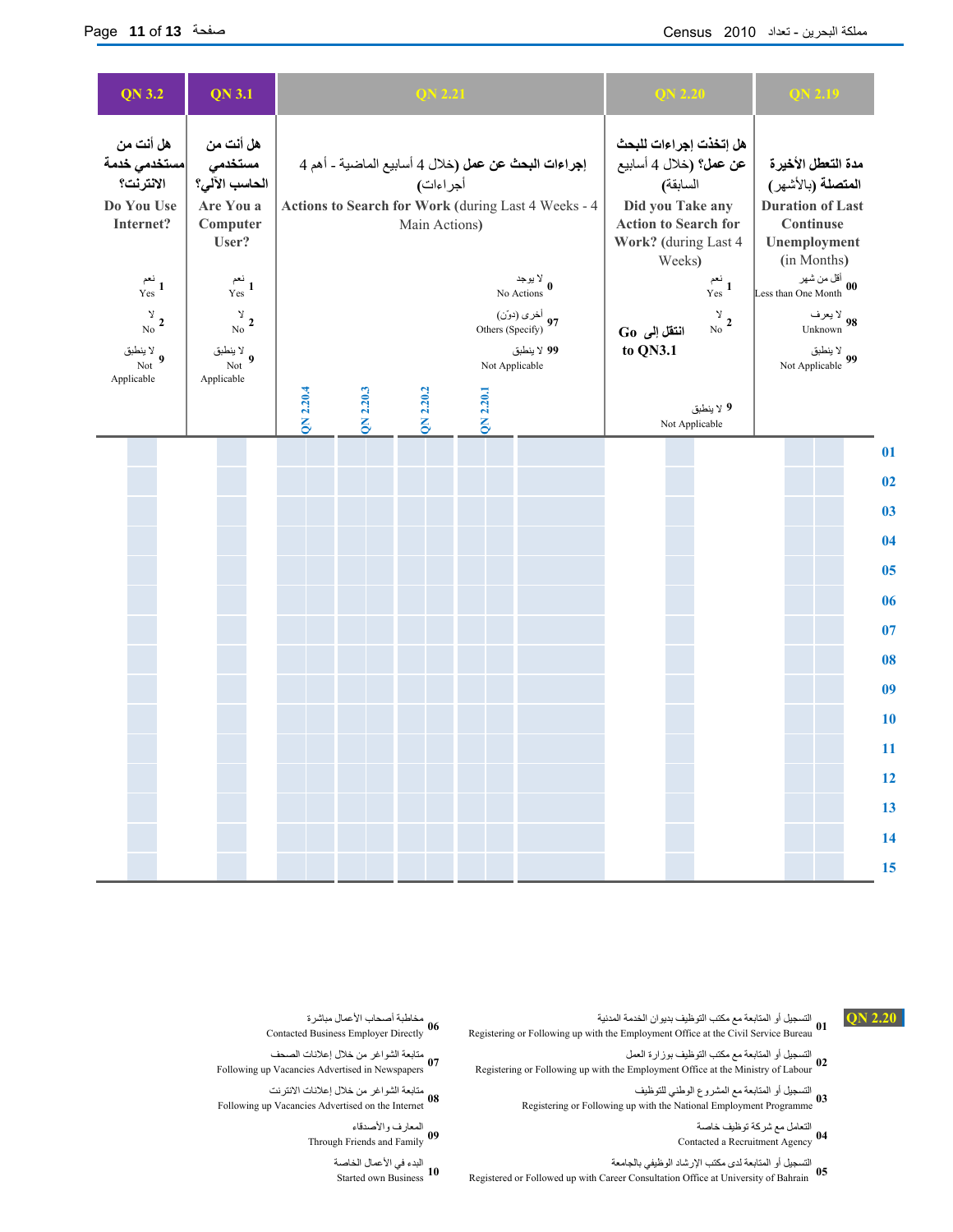| Name                                                       | <b>Information about Respondent:</b> |   |   |   |   |   |   |   | <mark>SN 11 معلومات عن المدلي بالبيانات</mark>               |
|------------------------------------------------------------|--------------------------------------|---|---|---|---|---|---|---|--------------------------------------------------------------|
|                                                            |                                      |   |   |   |   |   |   |   | الاسم $\vert$ SN 11.1                                        |
| Relationship to Head of Household                          |                                      |   |   |   |   |   |   |   | SN 11.2 العلاقة برب الأسرة                                   |
| Telephone Number                                           |                                      |   |   |   |   |   |   |   | SN 11.3 رقم الهاتف                                           |
| Mobile Number                                              |                                      |   |   |   |   |   |   |   | ـ SN 11.4 رقم النقال                                         |
| E-Mail (if Available)                                      |                                      |   |   |   |   |   |   |   | SN 11.5 البريد الإلكتروني (إن وجد)                           |
| <b>For Field Work Use</b>                                  |                                      |   |   |   |   |   |   |   | SN 12 لاستخدام العمل الميداني                                |
| <b>Visits Dates</b>                                        | Y                                    | Y | Y | Y | M | M | D | D | تواريخ الزيارات                                              |
| <b>First Visit</b>                                         |                                      |   |   |   |   |   |   |   | SN 12.01 الزيارة الأولى                                      |
| Second Visit                                               |                                      |   |   |   |   |   |   |   | الزيارة الثانية الثانية                                      |
| Third Visit                                                |                                      |   |   |   |   |   |   |   | الزيارة الثالثة $8N$ 12.03                                   |
| <b>Last Visit</b>                                          |                                      |   |   |   |   |   |   |   | SN 12.04 الزيارة النهائية                                    |
| <b>Researcher Name</b>                                     |                                      |   |   |   |   |   |   |   | الباحث                                                       |
| Name                                                       |                                      |   |   |   |   |   |   |   | $\mathbb{N}$ SN 12.05                                        |
| Signature                                                  |                                      |   |   |   |   |   |   |   | SN 12.06 التوقيع                                             |
| Date of Giving Away Questionnaire to<br>Head of Group      |                                      |   |   |   |   |   |   |   | 12.07 SN تاريخ تسليم الإستمارة إلى رئيس<br>المجموعة          |
| <b>Head of Group</b>                                       |                                      |   |   |   |   |   |   |   | رئيس المجموعة                                                |
| Name                                                       |                                      |   |   |   |   |   |   |   | $N$ 12.08                                                    |
| Signature                                                  |                                      |   |   |   |   |   |   |   | SN 12.09 التوقيع                                             |
| Date of Giving Away Questionnaire to<br>Registrar          |                                      |   |   |   |   |   |   |   | <mark>SN 12.10 تاريخ تسليم الإستمارة إلى المسجّل</mark>      |
| Registrar                                                  |                                      |   |   |   |   |   |   |   | المسجّل                                                      |
| Name                                                       |                                      |   |   |   |   |   |   |   | الأسم $\vert$ SN 12.08                                       |
| Signature                                                  |                                      |   |   |   |   |   |   |   | SN 12.09 التوقيع                                             |
|                                                            |                                      |   |   |   |   |   |   |   | <mark>12.10 SN أ</mark> تاريخ تسليم الإستمارة إلى رئيس العمل |
| Date of Giving Away Questionnaire to<br>Head of Field Work |                                      |   |   |   |   |   |   |   | الميداني                                                     |